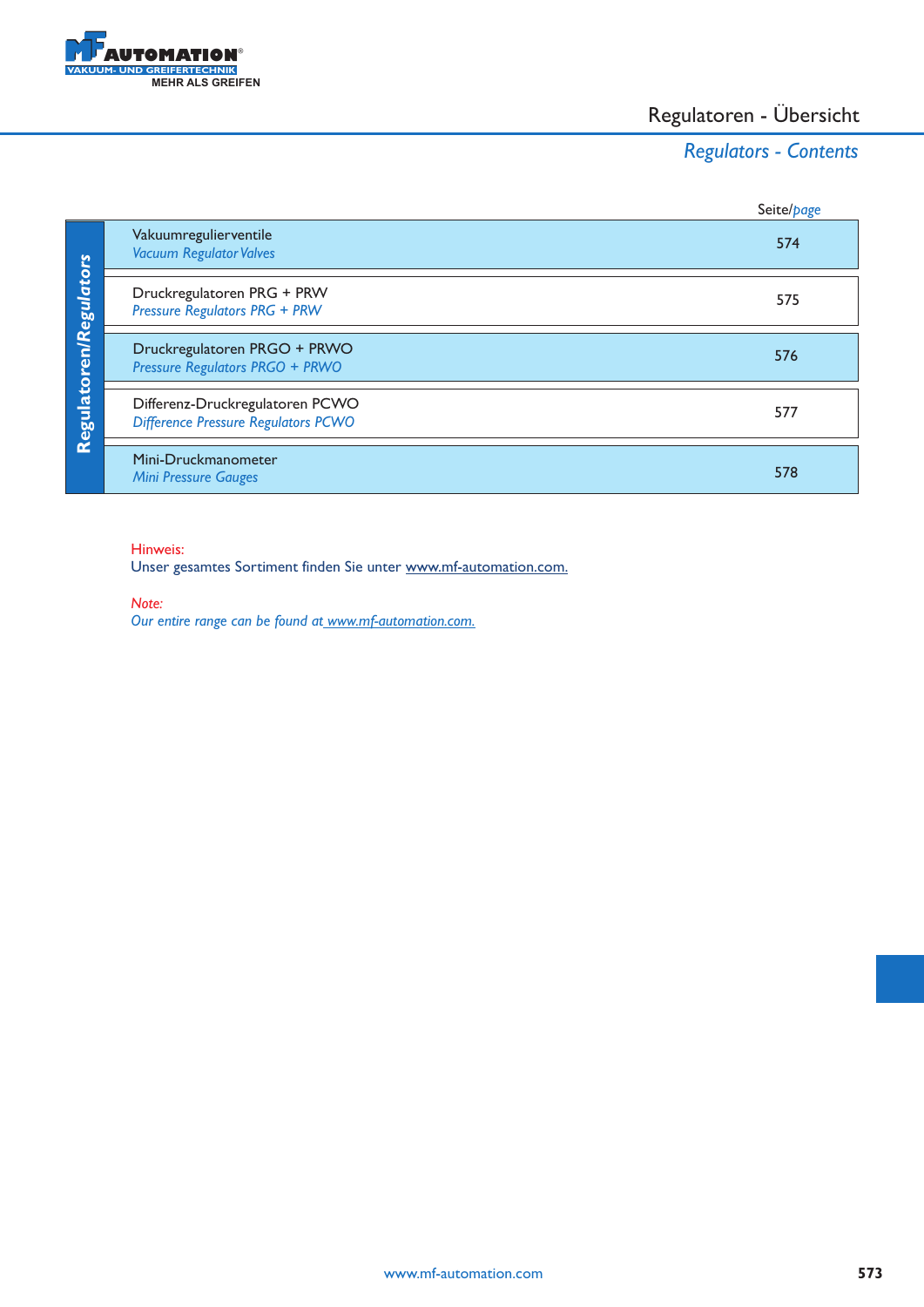

### *Vacuum Regulator Valves Series 04...10 and VRA*

### Mit Fremdleckage / *with leakage*

Diese Vakuumregulierventile führen bei Erreichen des voreingestellten Vakuumgrades dem Kreislauf Umgebungsluft zu. Der Vakuumgrad wird somit konstant gehalten. Reguliert wird der Vakuumgrad durch Drehen der Rändelschraube in beide Richtungen.

#### Einsatz:

- Bei unterschiedlichen Werkstückeigenschaften, wie porösen Werkstoffen wird das Vakuumniveau konstant gehalten.
- Die Ventile dienen auch als Sicherheitsventile bei Tanks oder Behältern.
- Überdrucksicher beim Abblasen.

| Vakuum-<br>regulierung<br>Vacuum<br>Art. No.<br>regulation |        | Förder-<br>leistung max.<br>Output |     |      | Abmessungen/Dimensions in mm |                |                 |
|------------------------------------------------------------|--------|------------------------------------|-----|------|------------------------------|----------------|-----------------|
|                                                            | mbar   | $m^3/h$                            | A   | В    |                              | <b>SW</b>      | SW I            |
| 04 01 10                                                   |        | 4                                  | 45  | 8    | 1/8"                         | $\overline{2}$ | $\overline{2}$  |
| 04 02 10                                                   | $-330$ | 20                                 | 57  | 9    | 1/2"                         | 24             | $\overline{10}$ |
| 04 03 10                                                   | bis    | 60                                 | 60  | Н    | 3/4"                         | 30             | 17              |
| 04 04 10                                                   | -999   | 100                                | 65  | 14.5 | T.                           | 35             | 17              |
| 04 05 10                                                   |        | 250                                | 104 | 22   | 11/2"                        | 50             | 20              |
|                                                            |        |                                    |     |      |                              |                |                 |

Vakuumregulierung von 0 bis -999 mbar **Temperaturbereich** von -20° - +80° C

*These vacuum regulating valves supply with achievement of the preset vacuum degree to the circulation surroundings air. The vacuum degree is held steady therefore. The vacuum degree is adjusted by tricks of the thumb-screw in both directions.*

#### *Application:*

- *With different work piece qualities, how to porous materials the vacuum level is held steady.*
- *These also serve as boiler safety valves with tanks or containers.*
- *Certainly about overpressure while blowing off.*



Material: Messing vernickelt/ *nickle-plated brass* 



Arbeitstemperatur/*Working temperature* -20° - +120° C

Art. No.: 04 01 10 (1) Art. No.: 04 02 10 - 04 05 10 (1)



*Vacuum regulation 0 bis -999 mbar Temperature range -20° - +80° C*

### **574** www.mf-automation.com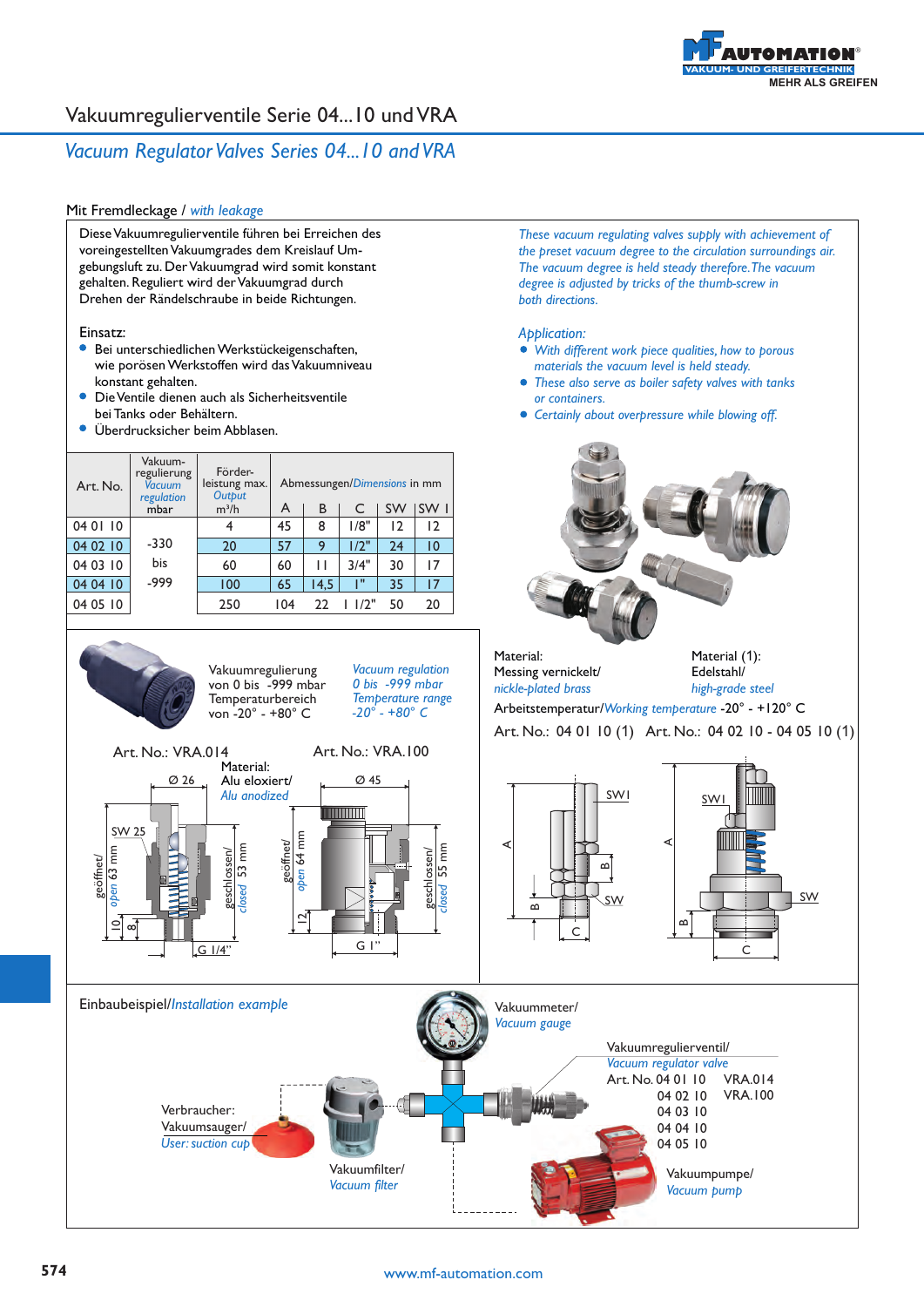

### Druckregulatoren PRG + PRW

### *Pressure Regulators PRG + PRW*



 $\mathord{\text{\rm C}}$ 

G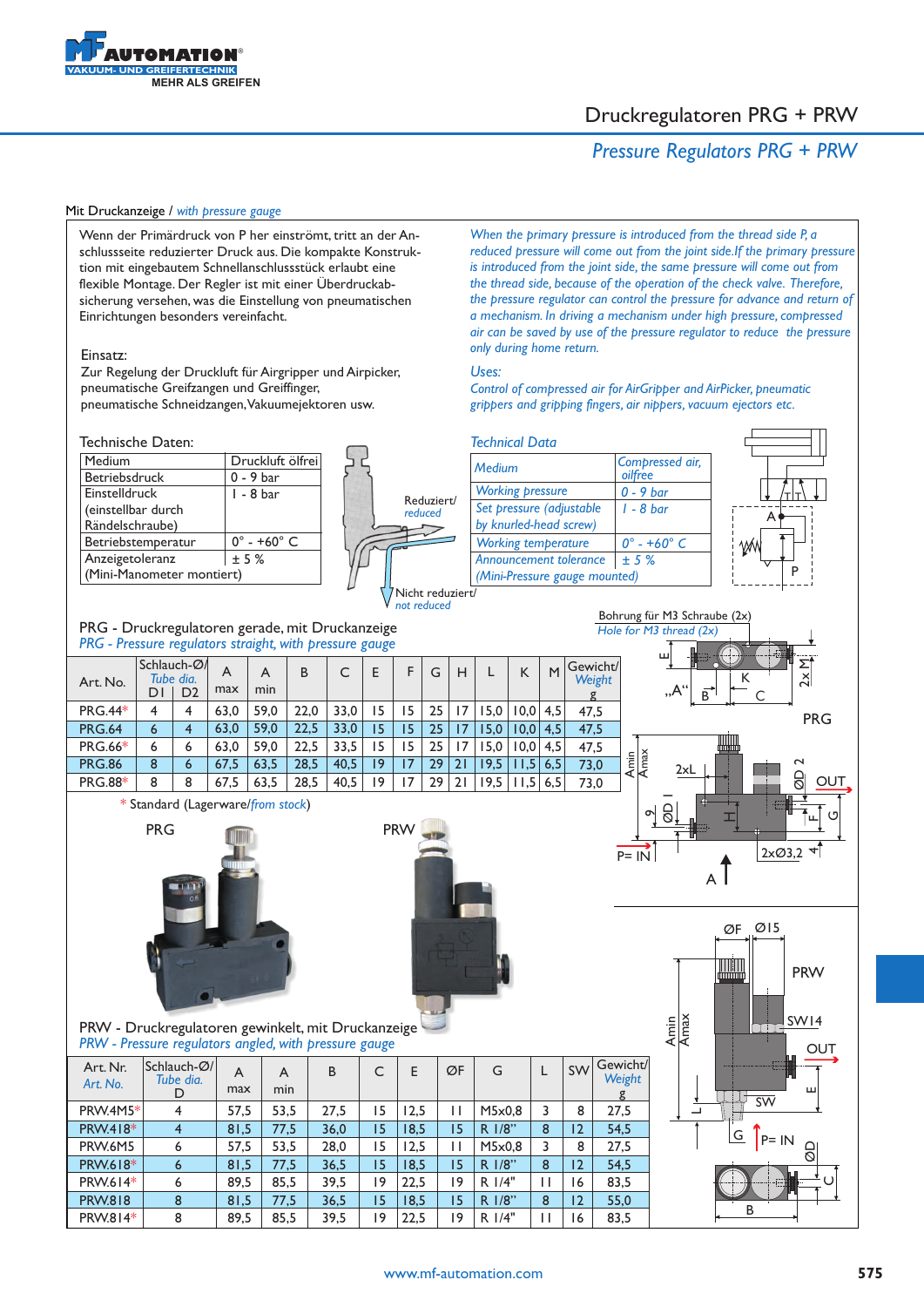

## Druckregulatoren PRGO + PRWO

### *Pressure Regulators PRGO + PRWO*

### Ohne Druckanzeige / *without pressure gauge*

Wenn der Primärdruck von P her einströmt, tritt an der Anschlussseite reduzierter Druck aus. Die kompakte Konstruktion mit eingebautem Schnellanschlussstück erlaubt eine flexible Montage. Der Regler ist mit einer Überdruckabsicherung versehen, was die Einstellung von pneumatischen Einrichtungen besonders vereinfacht.

#### Einsatz:

Zur Regelung der Druckluft für Airgripper und Airpicker, pneumatische Greifzangen und Greiffinger, pneumatische Schneidzangen, Vakuumejektoren usw.

#### Technische Daten:

| Medium                    | Druckluft ölfrei               |
|---------------------------|--------------------------------|
| Betriebsdruck             | $0 - 9$ bar                    |
| <b>Einstelldruck</b>      | 1 - 8 bar                      |
| (einstellbar durch        |                                |
| Rändelschraube)           |                                |
| Betriebstemperatur        | $0^{\circ}$ - +60 $^{\circ}$ C |
| Anzeigetoleranz           | $+5%$                          |
| (Mini-Manometer montiert) |                                |



#### PRGO - Druckregulatoren ohne Druckanzeige *PRGO - Pressure regulators without pressure gauge*

*is introduced from the joint side, the same pressure will come out from the thread side, because of the operation of the check valve. Therefore, the pressure regulator can control the pressure for advance and return of a mechanism. In driving a mechanism under high pressure, compressed air can be saved by use of the pressure regulator to reduce the pressure only during home return. Uses: Control of compressed air for AirGripper and AirPicker, pneumatic grippers and gripping fingers, air nippers, vacuum ejectors usw.*

*When the primary pressure is introduced from the thread side P, a reduced pressure will come out from the joint side.If the primary pressure*

#### *Technical Data*

| <b>Medium</b>                                                  | Compressed air,<br>oilfree     |
|----------------------------------------------------------------|--------------------------------|
| <b>Working pressure</b>                                        | $0 - 9$ bar                    |
| Set pressure (adjustable<br>by knurled-head screw)             | $1 - 8$ bar                    |
| <b>Working temperature</b>                                     | $0^{\circ}$ - +60 $^{\circ}$ C |
| <b>Announcement tolerance</b><br>(Mini-Pressure gauge mounted) | $+5%$                          |



|                 |                     | Schlauch-Ø/ Schlauch-Ø/          |          | Abmessungen in mm/Dimensions in mm |      |      |    |    |                 |    |      |       | Gewicht/ |        |
|-----------------|---------------------|----------------------------------|----------|------------------------------------|------|------|----|----|-----------------|----|------|-------|----------|--------|
| Art. Nr.        | Tube dia.<br>ØSI mm | Tube dia.<br>$\varnothing$ S2 mm | A<br>max | A<br>min                           | B    |      |    | E  |                 |    | к    |       | M        | Weight |
| <b>PRGO.44*</b> |                     | 4                                | 63.0     | 59.0                               | 22.0 | 22.0 | 15 | 25 | 5               |    | 5.0، | 10.0  | 4,5      | 35,5   |
| <b>PRGO.64</b>  |                     | 4                                | 63,0     | 59.0                               | 22.5 | 22.0 | 15 | 25 | 15              | 17 | 15,0 | 10.0  | 4,5      | 35,5   |
| <b>PRGO.66*</b> |                     | 6                                | 63.0     | 59.0                               | 22.5 | 22.5 | 15 | 25 | 5               |    | 5.0  | 10.0  | 4.5      | 35.5   |
| <b>PRGO.86</b>  | 8                   | 6                                | 67.5     | 63.5                               | 28.5 | 28.5 | 19 | 29 | $\overline{17}$ | 21 | 19.5 | 11.5  | 6.5      | 60,0   |
| <b>PRGO.88*</b> | 8                   | 8                                | 67.5     | 63.5                               | 28,5 | 28.5 | ۱9 | 29 | 7               | 21 | '9.5 | l I.5 | 6,5      | 60,5   |

\* Standard (Lagerware/ ) *from stock*









PRWO - Druckregulatoren ohne Druckanzeige *PRWO - Pressure regulators without pressure gauge*

| Schlauch-Ø/      |                |                |                |      |      |      | Abmessungen in mm/Dimensions in mm |      |      |                 |        |  |
|------------------|----------------|----------------|----------------|------|------|------|------------------------------------|------|------|-----------------|--------|--|
| Art. No.         | Tube dia.      | R.             | R <sub>1</sub> | A    | A    | ØGI  | $\varnothing$ G2                   | C    | F    | <b>SW</b>       | Weight |  |
|                  | $D$ mm         |                |                | max  | min  |      |                                    |      |      |                 | g      |  |
| PRWO.4M5*        | 4              | M5             |                | 48.5 | 44.5 | 8.0  | $\overline{10}$                    | 15,5 | 7,0  | $\overline{10}$ | 16,0   |  |
| <b>PRWO.418*</b> | $\overline{4}$ | R1/8"          | 8              | 60.0 | 56,0 | 10,0 | 4                                  | 21,5 | 10.5 | 4               | 35,5   |  |
| PRWO.6M5         | 6              | M <sub>5</sub> |                | 48.5 | 44.5 | 10.5 | $\overline{10}$                    | 17.5 | 7,5  | 10              | 16,5   |  |
| <b>PRWO.618*</b> | 6              | R1/8"          | 8              | 60.0 | 56,0 | 12,5 | 4                                  | 23.5 | 10.5 | 4               | 36,5   |  |
| <b>PRWO.614*</b> | 6              | R1/4"          | Ш              | 65.0 | 61,0 | 12,5 | 17                                 | 25.5 | 12.0 | 17              | 59.0   |  |
| <b>PRWO.818</b>  | 8              | R1/8"          | 8              | 60.0 | 56.0 | 14.5 | 14                                 | 27.0 | 11.5 | $\overline{14}$ | 38.0   |  |
| <b>PRWO.814*</b> | 8              | R1/4"          | Ш              | 65.0 | 61,0 | 14,5 | $\overline{7}$                     | 28,5 | 13,0 |                 | 60.0   |  |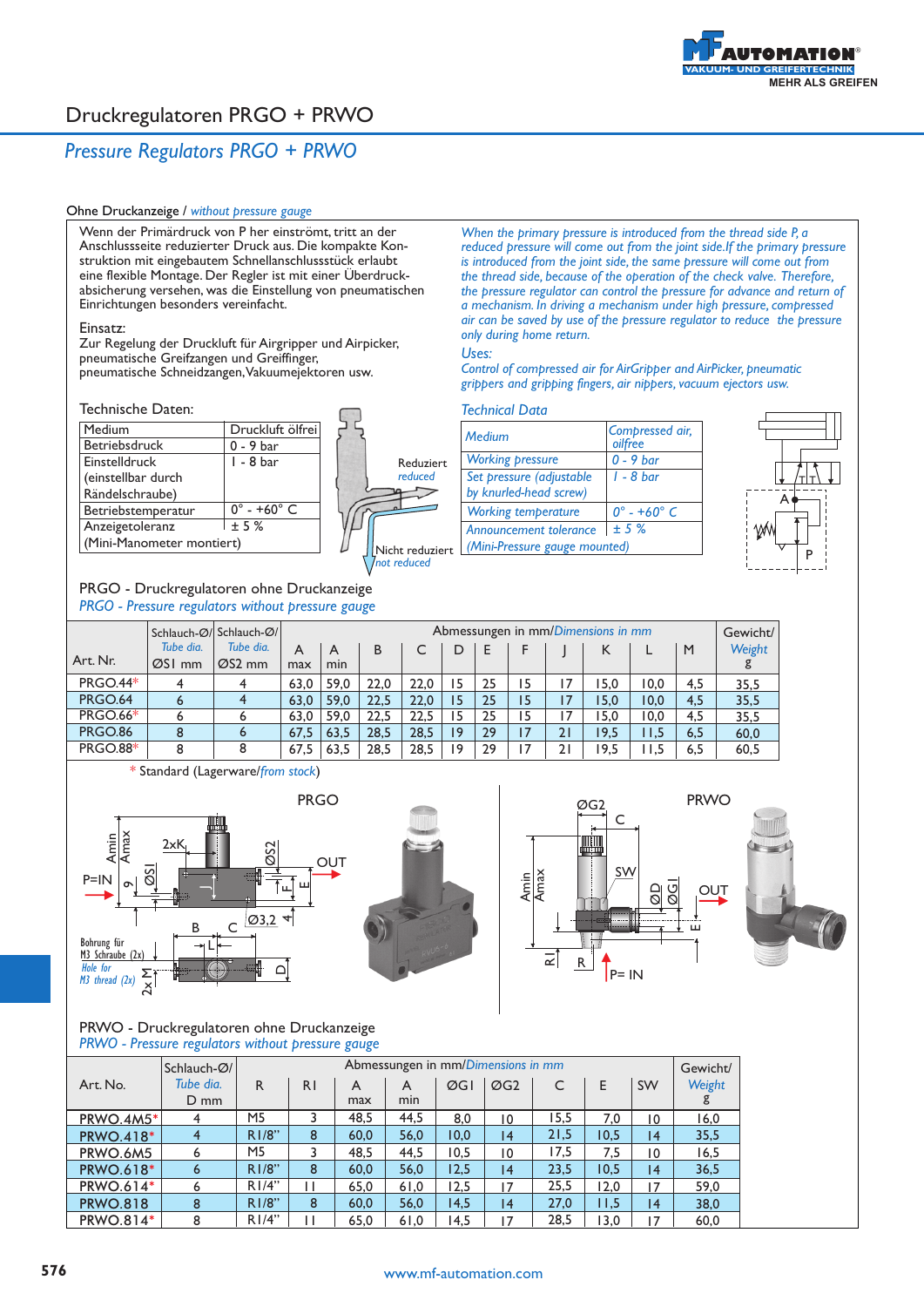

### Differenz-Druckregulatoren PCWO

## *Difference Pressure Regulators PCWO*

Wenn der Primärdruck von der Gewindeseite her angelegt wird, tritt an der Anschlussseite ein, um die eingestellte Druckdifferenz reduzierter Druck aus. Falls von der Anschlussseite her Primärdruck ansteht, tritt dieser Druck wegen des Rückschlagventils unverändert an der Gewindeseite aus. Der Druckregler kann also eingesetzt werden, um z.B. den Vorhub einer Vorrichtung zu regeln, wobei der Rückhub ungeregelt erfolgt (Einsatz hinter dem Ventil).

### Einsatz:

Zur Regelung der Druckluft für Airgripper und Airpicker, pneumatische Greifzangen und Greiffinger, pneumatische Schneidzangen, Vakuumejektoren usw.

#### Technische Daten:

| Medium                    | Druckluft ölfrei               |
|---------------------------|--------------------------------|
| Betriebsdruck             | $0 - 9$ bar                    |
| Einstelldruck             | $2 - 6$ bar                    |
| (einstellbar durch        |                                |
| Rändelschraube)           |                                |
| Betriebstemperatur        | $0^{\circ}$ - +60 $^{\circ}$ C |
| Anzeigetoleranz           | $+5%$                          |
| (Mini-Manometer montiert) |                                |
|                           |                                |

PCWO - Differenz-Druckregler *PCWO - Differenz Regulators* 



*When the primary pressure is introduced from the thread side P, a reduced pressure will come out from the joint side.If the primary pressure is introduced from the joint side, the same pressure will come out from the thread side, because of the operation of the check valve. Therefore, the pressure regulator can control the pressure for advance and return of a mechanism. In driving a mechanism under high pressure, compressed air can be saved by use of the pressure regulator to reduce the pressure only during home return.*

### *Uses:*

*Control of compressed air for AirGripper and AirPicker, pneumatic grippers and gripping fingers, air nippers, vacuum ejectors etc.*

### *Technical Data*

| Medium                        | Compressed air,<br>oilfree     |
|-------------------------------|--------------------------------|
| <b>Working pressure</b>       | $0 - 9$ bar                    |
| Set pressure (adjustable      | $2 - 6$ bar                    |
| by knurled-head screw)        |                                |
| <b>Working temperature</b>    | $0^{\circ}$ - +60 $^{\circ}$ C |
| Announcement tolerance        | $+5%$                          |
| (Mini-Pressure gauge mounted) |                                |



|                  | Schlauch-Ø/        | Abmessungen in mm/Dimensions in mm |                |          |          |      |      |      |                 |             |
|------------------|--------------------|------------------------------------|----------------|----------|----------|------|------|------|-----------------|-------------|
| Art. No.         | Tube dia.<br>ØD mm | R                                  | R <sub>1</sub> | A<br>max | A<br>min | ØG   | C    | E    | <b>SW</b>       | Weight<br>g |
| <b>PCWO.4M5*</b> | 4                  | M5x0,8                             | 3,5            | 39,0     | 35,5     | 10,0 | 20.0 | 6,5  | 8               | 9,0         |
| <b>PCWO.418*</b> | $\overline{4}$     | R1/8"                              | 8,0            | 48.5     | 44,5     | 10,0 | 21,5 | 9,5  | 10              | 19,0        |
| PCWO.6M5         | 6                  | M5x0.8                             | 3,5            | 39,0     | 35,5     | 12,5 | 24,0 | 7,5  | 8               | 10,0        |
| <b>PCWO.618*</b> | 6                  | R1/8"                              | 8,0            | 48,5     | 44,5     | 12,5 | 23.5 | 10,5 | 10              | 20,0        |
| <b>PCWO.614*</b> | 6                  | R1/4"                              | 11,0           | 52,0     | 48,5     | 12,5 | 25.5 | 12,0 | $\overline{14}$ | 36,5        |
| <b>PCWO.818</b>  | 8                  | R1/8"                              | 8,0            | 48,5     | 44,5     | 14,5 | 27,0 | 11,5 | 10              | 21,5        |
| PCWO.814*        | 8                  | R1/4"                              | 11,0           | 52,0     | 48,5     | 14,5 | 28,5 | 13,0 | 4               | 37,5        |
| <b>PCWO.838</b>  | 8                  | R3/8"                              | 12,0           | 59.0     | 56,0     | 14,5 | 29.0 | 15.0 | $ 9\rangle$     | 66,5        |
| <b>PCWO.1014</b> | 10                 | R1/4"                              | 11,0           | 52,0     | 48,5     | 17,5 | 31,0 | 15,0 | $\overline{14}$ | 41,5        |
| <b>PCWO.1038</b> | $\overline{10}$    | R3/8"                              | 12,0           | 59,0     | 56,0     | 17.5 | 31.0 | 16.5 | 9               | 69,0        |
| <b>PCWO.1238</b> | 12                 | R3/8"                              | 12.0           | 59.0     | 56,0     | 21,0 | 37,0 | 18,0 | 24              | 73,0        |
| <b>PCWO.1112</b> | 12                 | R1/2"                              | 15,0           | 64,5     | 62,0     | 21,0 | 36,5 | 19.5 | 24              | 105,0       |





PCWO.614